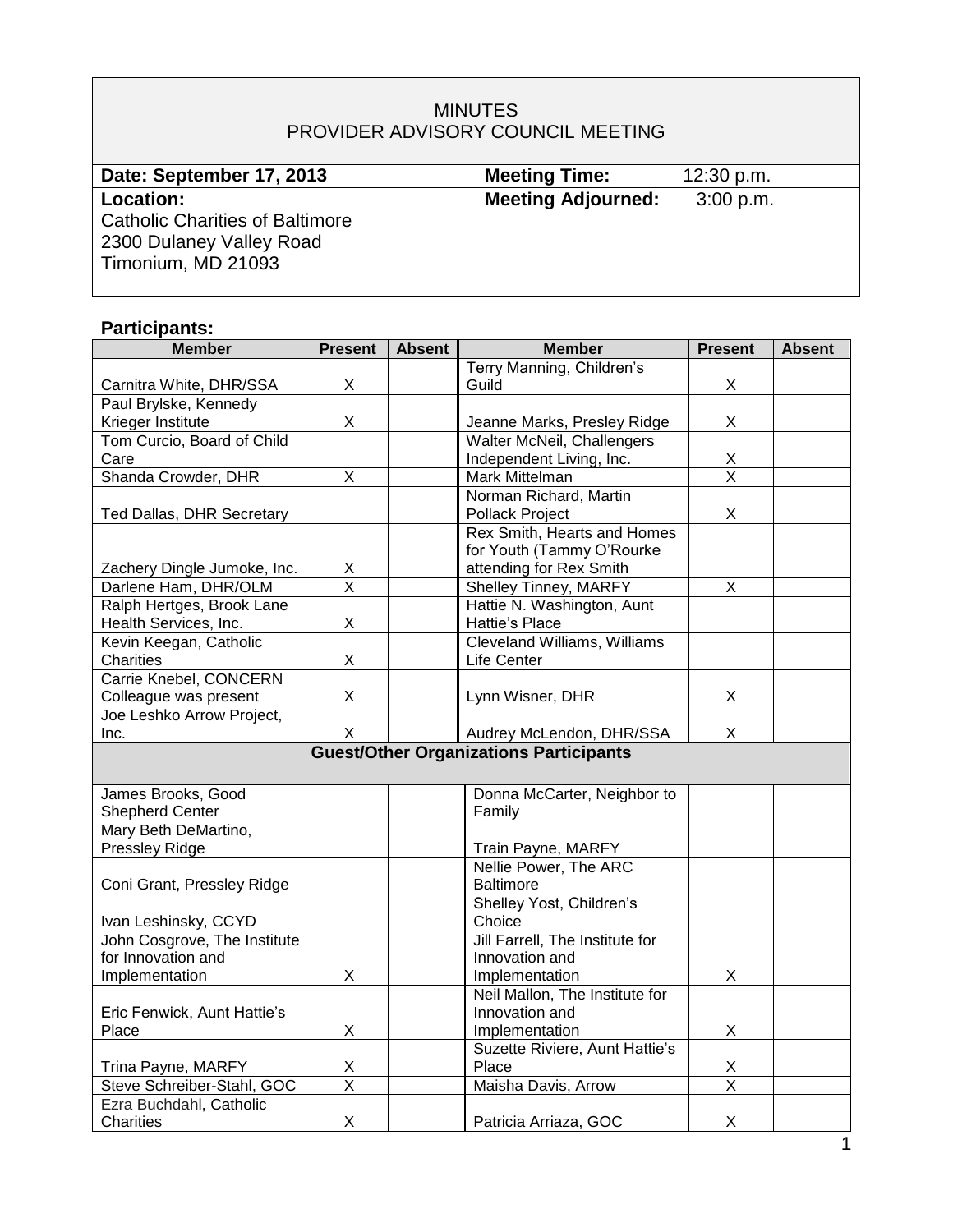Carnitra White welcomed everyone to the meeting. The March 2013 minutes were approved and will be placed on the internet.

## **Minority Based Enterprise**

Carmina Perez-Fowler and Janice Montague of the Governor's Office for Minority Affairs (GOMA) presented information on MBE's and contracts.

Some of the concerns GOMA has received:

- Not enough time to respond to the Request for Proposal
- eMarylandMarketplace is difficult to search

If a provider contracted for 25 or more beds, the MBE goal was at 5%. GOMA is moving away from that requirement. Future RFP's will be based on the specific procured services, not number of beds.

The contractors have also experienced not receiving reports regularly from the subcontractor; part of the issue is that some of the MBE's are not used on a regular basis and the invoice amount would be zero.

The representatives noted that there is a 13-page MBE manual that contains the specific information regarding MBE's.

Providers reported that it is sometimes difficult to find MBE's initially and when the subcontractor does not comply, the provider is reluctant to terminate the contract and find another MBE because of the difficulty. There currently is not a way to "flag" a subcontractor to indicate that they do not send subcontractor reports on a regular basis. SSA has asked providers to consistently conduct due diligence with MBE's reporting and usage.

It was noted that non-profits have been removed from the MBE program.

Carnitra White noted that SSA has to follow the process and procedures regarding MBE's set by DHR. The methods used to determine MBE's and collect reports and information is directed from DHR's MBE office and Procurement. Changes noted in the meeting need clarification and direction from DHR prior to utilization.

#### **CSOMS Data sharing**

The Institute for Innovation and Implementation on behalf of the Governor's Office for Children (GOC) reviewed the reports that will be pulled from CSOMS data. Data will be sent in raw form to the providers and reports may be drawn from the data. The providers will be able to customize the reports by using filters. The information is pulled from SYFIS. If the data is not correctly entered in SYFIS, it will need to be revised so that it is reported correctly. Training will be offered at the MARFY conference in October and thereafter, regionally.